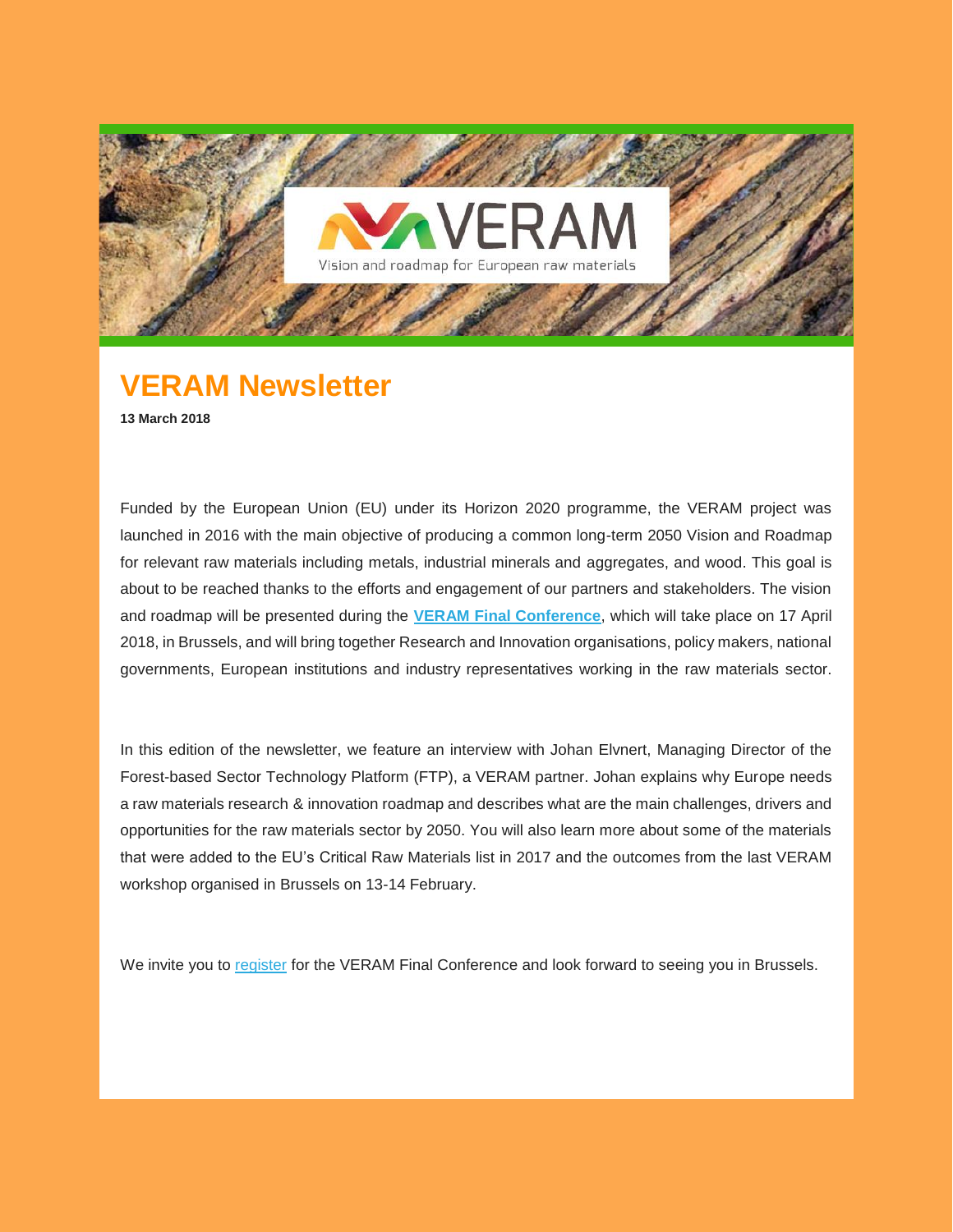**Zoom-in: Interview with Johan Elvnert, Managing Director of the Forest-based Sector Tecnology Platform (FTP)**



**Johan Elvnert** has been Managing Director of the Forest-based Sector Technology Platform (FTP) since 2011. His role is to coordinate the European research and innovation efforts in the forest-based sector as expressed by the FTP's Strategic Research and Innovation Agenda. Johan has been leading the VERAM activities under Work Package 5 related to the establishment and consolidation of the Research and Innovation Roadmap 2050. [Read here the interview.](https://veram2050.us17.list-manage.com/track/click?u=84c875cacc581bdf536096674&id=057f923f9d&e=3faef31188)

### **The Road Ahead: VERAM Final Conference**



Registration is now open for the VERAM Final Conference, **"EU Raw Materials 2050: Roadmap to Success"**, which will take place on **17 April 2018**, at the Royal Flemish Academy of Sciences and Arts, in Brussels. [Learn more](https://veram2050.us17.list-manage.com/track/click?u=84c875cacc581bdf536096674&id=bcbb88028e&e=3faef31188) here.

#### **Did you know?**



Nine critical raw materials were added to the EU's Critical Raw Materials list. We present you three of the new additions, which stand out as of particular importance to current and future European societal needs. These are: **Hafnium, Natural Rubber and Scandium.** [Find out more here.](https://veram2050.us17.list-manage.com/track/click?u=84c875cacc581bdf536096674&id=b5e2ec35da&e=3faef31188)